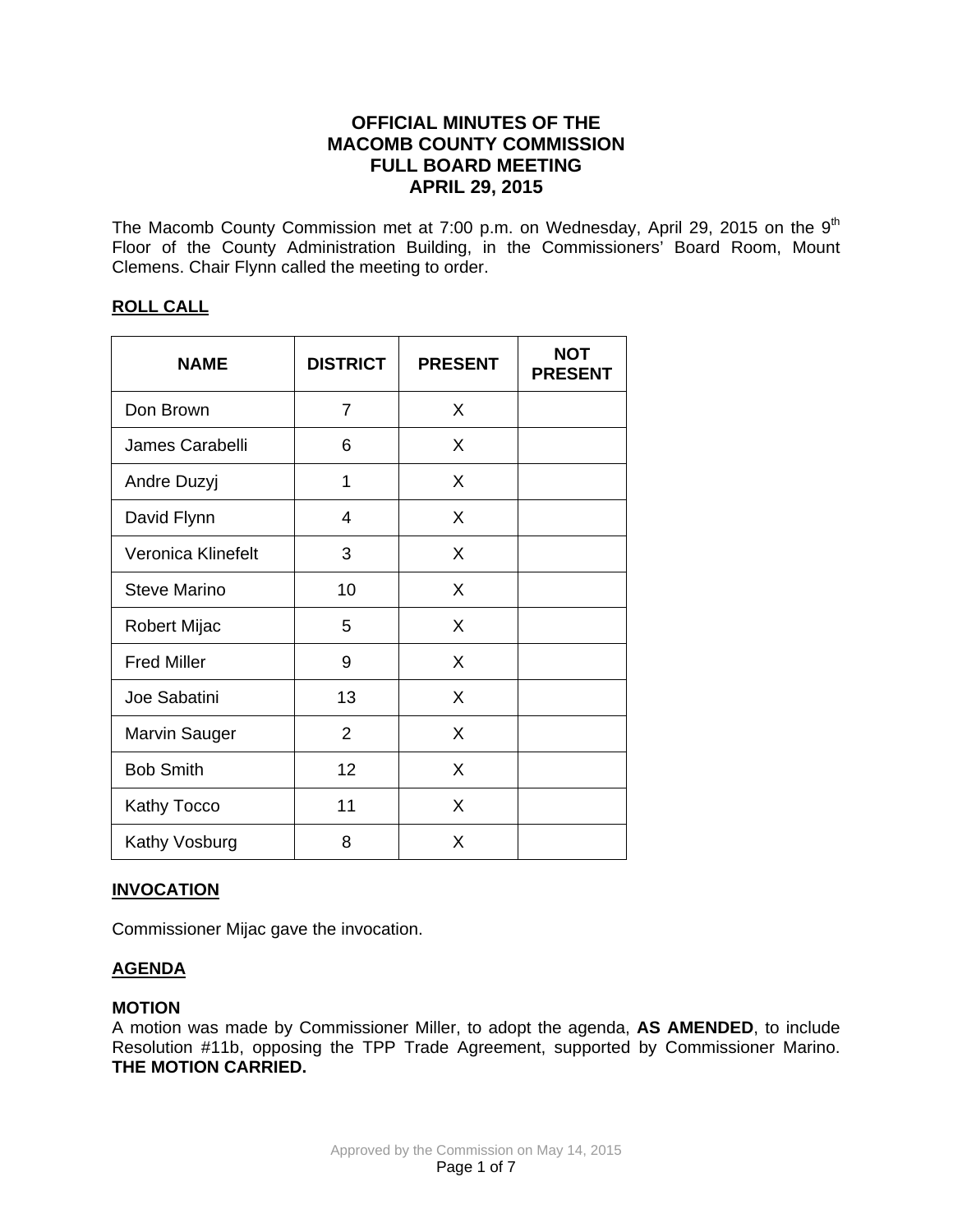### **MINUTES**

#### **MOTION**

A motion was made by Commissioner Marino, to approve the minutes dated March 19, 2015 (FB & PH) and April 23, 2015 (FB), supported by Commissioner Smith. **THE MOTION CARRIED.** 

#### **PUBLIC PARTICIPATION**

Pam Sordyl, 8758 Deerwood, Clarkston; District Coordinator for Humane Society of US Sharon Gallacher, 43877 Catawba Drive, Clinton Township Sharon Deming, 8510 Charles Ct., Sterling Heights Laura Fernandez, 1518 West 13 Mile Road, Royal Oak Janet Onderchanin, 23018 Saxony Ave, Eastpointe Jim Chaffin, 18604 Devisscher, Clinton Township Courtney Protz-Sanders, 102 West Guthrie Ave, Madison Heights

# **CORRESPONDENCE FROM EXECUTIVE**

None

### **APPOINTMENTS**

Executive Appointment with Board Concurrence**:** 

#### a) **CIVIL SERVICE COMMISSION**

1 vacancy; 6-year term, upon appointment to 12-31-20; 1 application

#### **MOTION**

**R15-086** A motion was made by Commissioner Tocco, to concur in the recommendation of the County Executive and approve the appointment of **Carl Seitz** to the Civil Service Commission, a 6-year term expiring 12/31/2020, supported by Commissioner Duzyj. **THE MOTION CARRIED.** 

Executive Appointment with Board Concurrence:

#### b) **SOLID WASTE PLANNING COMMITTEE**

14 Individuals recommended for 2-year terms beginning 05/01/15 thru 04-30-17; 14 applications attached.

#### **MOTION**

**R15-087** A motion was made by Commissioner Tocco, to concur in the recommendation of the County Executive and approve the appointments in their entirety of **Patrick Greve, Charles Rizzo, Sandord Rosen, Frederick Thompson, Terry Gibb, Anne Vaara, Marvin Sauger, Robert Taylor, Ron Trombly, Amy Mangus, Keith Miller, Thomas Morley, Laura Pobanz and Chris Dilbert** to the Solid Waste Planning Commission, 2-year terms beginning 05/01/15 thru 04/30/17, supported by Commissioner Klinefelt. **THE MOTION CARRIED.** 

### **INFRASTRUCTURE / ECONOMIC DEV. JOINT COMMITTEE MEETINGS – April 28, 2015** No report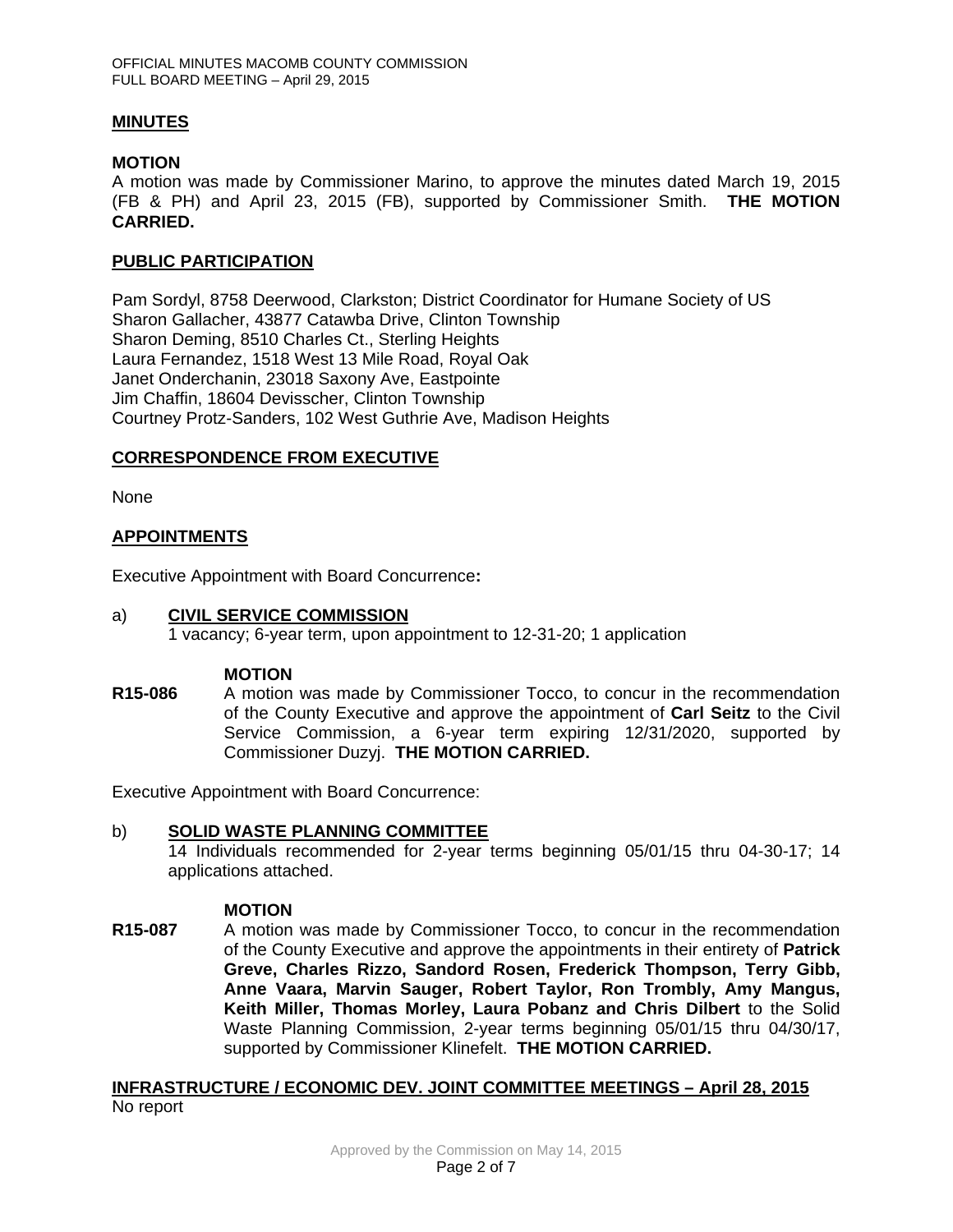#### **FINANCE COMMITTEE MEETING – April 29, 2015**

The reading of the recommendations from the Finance Committee was waived and a motion was made by Chair Miller, supported by Vice-Chair Brown, to adopt the committee recommendations.

- **R15-088** Approve the recommended 2015 Annual Action Plan to accept federal grant funds; further, a copy of this Board of Commissioners' action is directed to be delivered forthwith to the Office of the County Executive.
- **R15-089** Approve an increase in revenues and expenses in the Fiscal year 2014/15 Health Grant Funds through acceptance of new funding in the amount of \$6,000 from the Michigan Department of Community Health for the West Nile Virus Community Surveillance Project; further, this budget action addresses budgetary issues only. It does not constitute the Commission's approval of any County contract. If a contract requires Commission approval under the County's Contracting Policy or the County's Procurement Ordinance, such approval must be sought separately; further, a copy of this Board of Commissioners' action is directed to be delivered forthwith to the Office of the County Executive.
- **R15-090** Concur with the Sheriff's request to amend the Sheriff's General Fund Budget to receive \$10,200; the funds will increase revenue and expenses by the same amount; this money was received through a AAA grant to purchase traffic enforcement equipment; further, this budget action addresses budgetary issues only. It does not constitute the Commission's approval of any County contract. If a contract requires Commission approval under the County's Contracting Policy or the County's Procurement Ordinance, such approval must be sought separately; further, a copy of this Board of Commissioners' action is directed to be delivered forthwith to the Office of the County Executive.
- **R15-091** Concur with the Sheriff's request to amend the Sheriff's 2015 General Fund Budget by increasing revenue by \$72,000, which is revenue coming in from Clinton Township for their share of the maintenance cost, and the corresponding maintenance expense by \$72,000 for the maintenance cost from the New World Contract; further, this budget action addresses budgetary issues only. It does not constitute the Commission's approval of any County contract. If a contract requires Commission approval under the County's Contracting Policy or the County's Procurement Ordinance, such approval must be sought separately; further, a copy of this Board of Commissioners' action is directed to be delivered forthwith to the Office of the County Executive.
- **R15-092** Approve an amendment to the General Fund Budget of the Sheriff's Department to reduce federal grant revenue by \$220,501, Use of Fund Balance by \$73,500 and Capital Outlay expense in the amount of \$294,001 to account for a reduction in the approved amount of the 2014 Port Security Grant; further, this budget action addresses budgetary issues only. It does not constitute the Commission's approval of any County contract. If a contract requires Commission approval under the County's Contracting Policy or the County's Procurement Ordinance, such approval must be sought separately; further, a copy of this Board of Commissioners' action is directed to be delivered forthwith to the Office of the County Executive.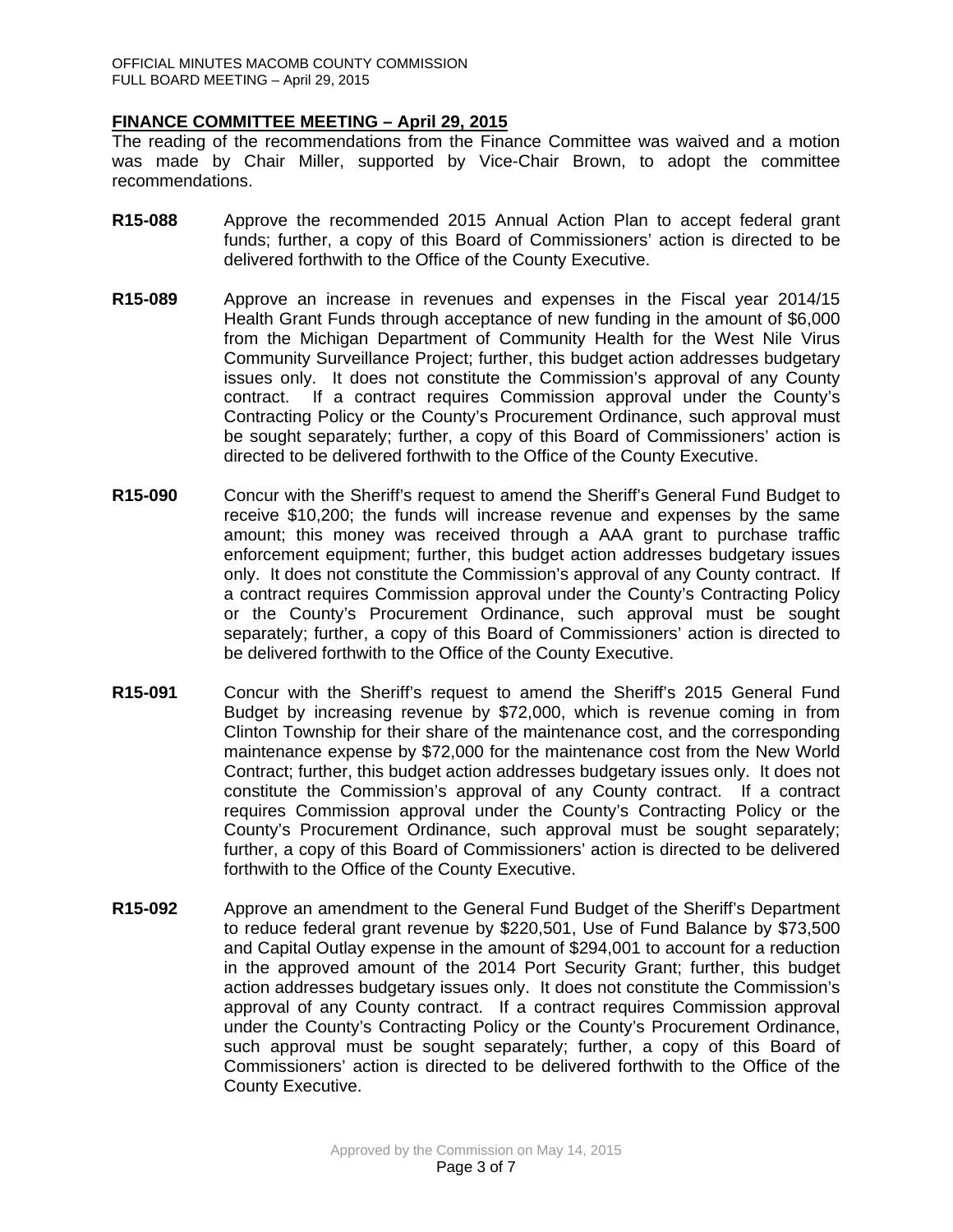- **R15-093** Approve the professional services agreement with BJL Enterprises, LLC for services provided as the Program Coordinator for the Region 2 Homeland Security Planning Board (UASI Board) in an amount not to exceed \$90,000 for the term of the agreement; further, a copy of this Board of Commissioners' action is directed to be delivered forthwith to the Office of the County Executive.
- **R15-094** Approve the agreement with System Planning Corporation, TriData Division for the performance of the Macomb County Fire Consolidation Feasibility Study (RFP #01-15) in the amount of \$193,321; further, a copy of this Board of Commissioners' action is directed to be delivered forthwith to the Office of the County Executive.
- **R15-095** Approve a 2015 General Fund budget amendment in the amount of \$185,000 in the Emergency Management and Communications Department to provide funding for the Fire Consolidation Feasibility Study; the budget amendment will increase Charges for Services revenue by \$50,000 and Utilization of Prior Year Fund Balance by \$135,000 and increase Contract Services expenditures by \$200,000 and decrease Supplies and Services expenditures by \$15,000; further, this budget action addresses budgetary issues only. It does not constitute the Commission's approval of any County contract. If a contract requires Commission approval under the County's Contracting Policy or the County's Procurement Ordinance, such approval must be sought separately; further, a copy of this Board of Commissioners' action is directed to be delivered forthwith to the Office of the County Executive.
- **R15-096** Approve the FY 2015 budget amendment request from Emergency Management and Communications Department resulting in a net increase of \$4,958,467 in the calendar year Emergency Management Grant Fund (Fund 350); further, this budget action addresses budgetary issues only. It does not constitute the Commission's approval of any County contract. If a contract requires Commission approval under the County's Contracting Policy or the County's Procurement Ordinance, such approval must be sought separately; further, a copy of this Board of Commissioners' action is directed to be delivered forthwith to the Office of the County Executive.
- **R15-097** Approve an increase in the FY 2015 budgeted state revenues and expenditures of the Circuit Court Fiscal Budget in the amount of \$30,500 to account for the amount awarded by the Office of Highway Safety Planning, which was not included in the FY 2015 budget adopted by the Board of Commissioners in September, 2014; further, this budget action addresses budgetary issues only. It does not constitute the Commission's approval of any County contract. If a contract requires Commission approval under the County's Contracting Policy or the County's Procurement Ordinance, such approval must be sought separately; further, a copy of this Board of Commissioners' action is directed to be delivered forthwith to the Office of the County Executive.
- **R15-098** Approve the Intergovernmental Transfer of Function and Responsibilities between the County of Macomb and the County of St. Clair for the administration of Michigan Works! Systems and Activities of the Macomb/St. Clair Workforce Development Board for the Macomb/St. Clair Michigan Works! Area; further, a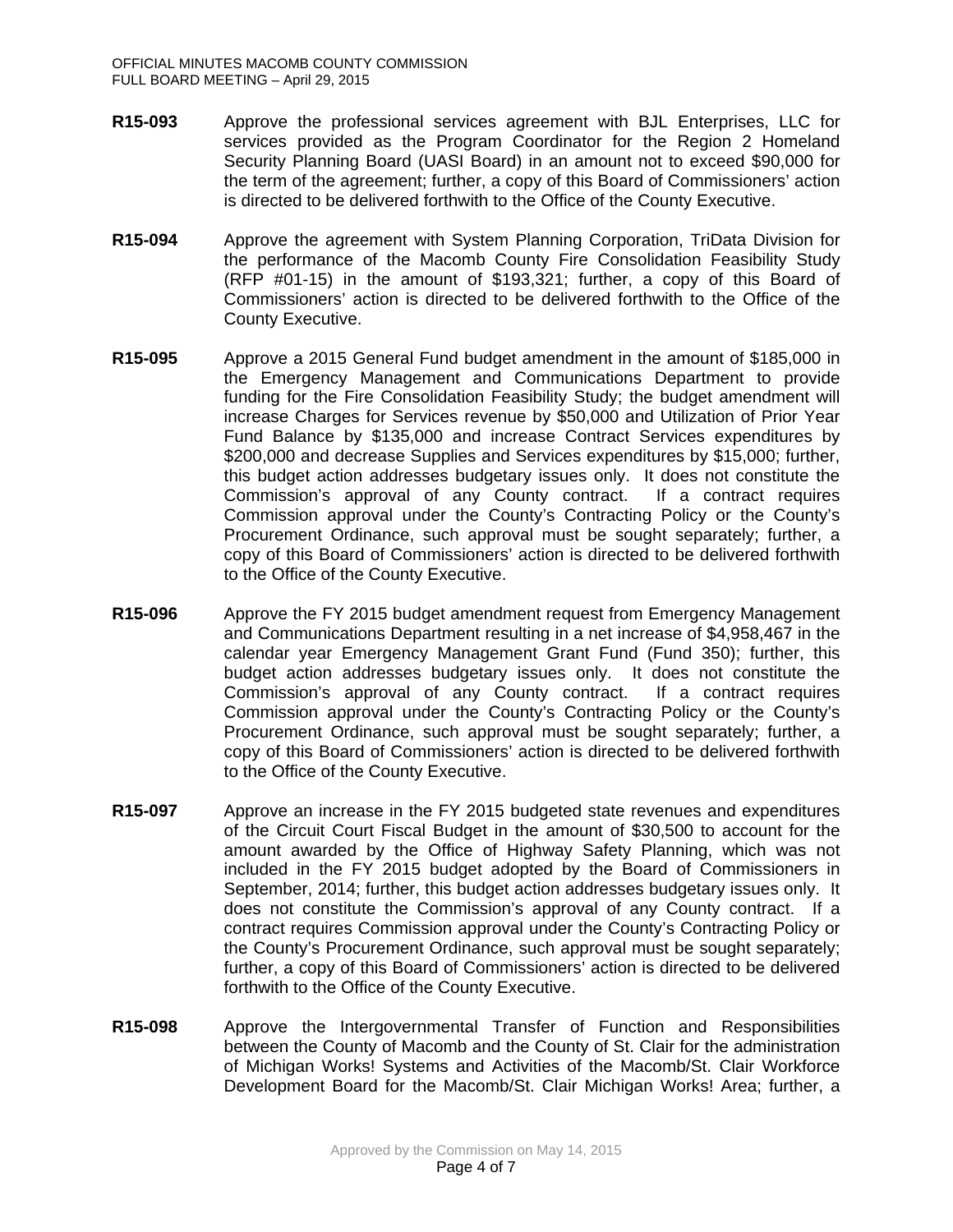copy of this Board of Commissioners' action is directed to be delivered forthwith to the Office of the County Executive.

- **R15-099** Approve the contract between the Department of Roads and Washington Township outlining the scope of work and cost sharing for the paving of 30 Mile Road from M-53 to east of Powell and Powell from 30 Mile north one-half mile; further, a copy of this Board of Commissioners' action is directed to be delivered forthwith to the Office of the County Executive.
- **R15-100** Approve the contract between the Department of Roads and Road Commission for Oakland County outlining the cost sharing for the traffic signal modernization at Dequindre and 25 Mile Road intersection; further, a copy of this Board of Commissioners' action is directed to be delivered forthwith to the Office of the County Executive.
- **R15-101** Approve the contract outlining the scope of work and costs for the Guardrail Safety Project for 2015; further, a copy of this Board of Commissioners' action is directed to be delivered forthwith to the Office of the County Executive.
- **R15-102** Approve the contract between the County of Macomb and the low qualified bidder, Bernco, Inc., in the amount of \$3,393,000 for the Power House Building Expansion and Electrical Upgrades Project; funds for this project are contained in the Capital Plan; further, a copy of this Board of Commissioners' action is directed to be delivered forthwith to the Office of the County Executive.
- **R15-103** Approve the Standard Contract Rider No. 2 between the County of Macomb and DTE Electric Company to upgrade their facilities in order to accommodate the Power House Building Expansion and Electrical Upgrades Project in an upfront lump sum payment of \$183,013 in addition to a monthly charge of \$2,324.22; further, a copy of this Board of Commissioners' action is directed to be delivered forthwith to the Office of the County Executive.
- **R15-104** Authorize the Macomb County Department of Planning and Economic Development to apply for a Michigan Department of Environmental Quality, Clean Michigan Initiative loan of \$1 million, subject to all loan requirements; further, a copy of this Board of Commissioners' action is directed to be delivered forthwith to the Office of the County Executive.
- **R15-105** Approve the Macomb County Participation Agreement for the SEMCOG 2015 Orthoimagery Project permitting Macomb County to obtain countywide Spring 2015, high resolution, digital color imagery at a cost not to exceed \$125,000; further, a copy of this Board of Commissioners' action is directed to be delivered forthwith to the Office of the County Executive.

# **THE MOTION CARRIED.**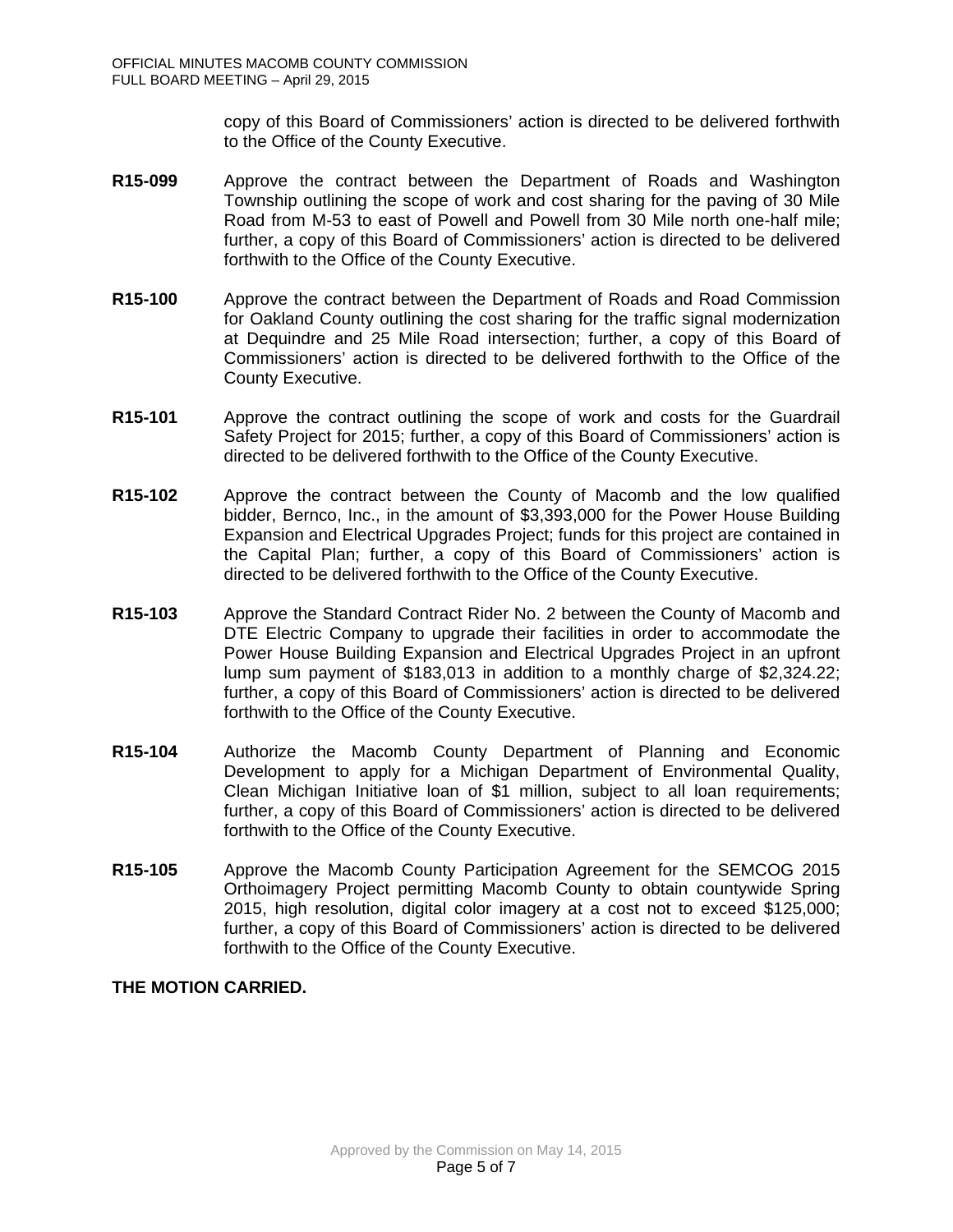### **RESOLUTIONS**

#### **MOTION**

A motion was made by Commissioner Marino, to adopt the following Resolution, supported by Commissioner Klinefelt.

**R15-106** Authorizing the City of St. Clair Shores to collect in July 2015, the Property Tax Bill amounts that will total \$100 or less per individual tax bill, exclusive of any applicable property tax administration fee, that otherwise would be collected as part of the 2015 winter tax levy (offered by Marino and Klinefelt; recommended by Finance Committee on 04/23/15).

### **MOTION**

A motion was made by Commissioner Miller, to adopt the following Resolution, supported by Commissioner Tocco.

**R15-107** Opposing the Trans-Pacific Partnership (TPP) Trade Agreement and "Fast Track" Trade Negotiating Authority (offered by Miller; recommended by Finance Committee on 04/29/15).

A roll call vote was taken:

Voting Yes were: Miller, Tocco, Carabelli, Duzyj, Klinefelt, Mijac, Sauger, Smith, Vosburg and Flynn. There were 10 Yes votes.

Voting No was: Marino, Sabatini and Brown. There were 3 No votes.

### **THE MOTION CARRIED.**

#### **BOARD CHAIR REPORT**

### **MOTION**

**R15-108** A motion was made by Commissioner Carabelli, to receive and file the Board Chair report, supported by Commissioner Smith. **THE MOTION CARRIED.**

#### **NEW BUSINESS**

None

# **PUBLIC PARTICIPATION**

None